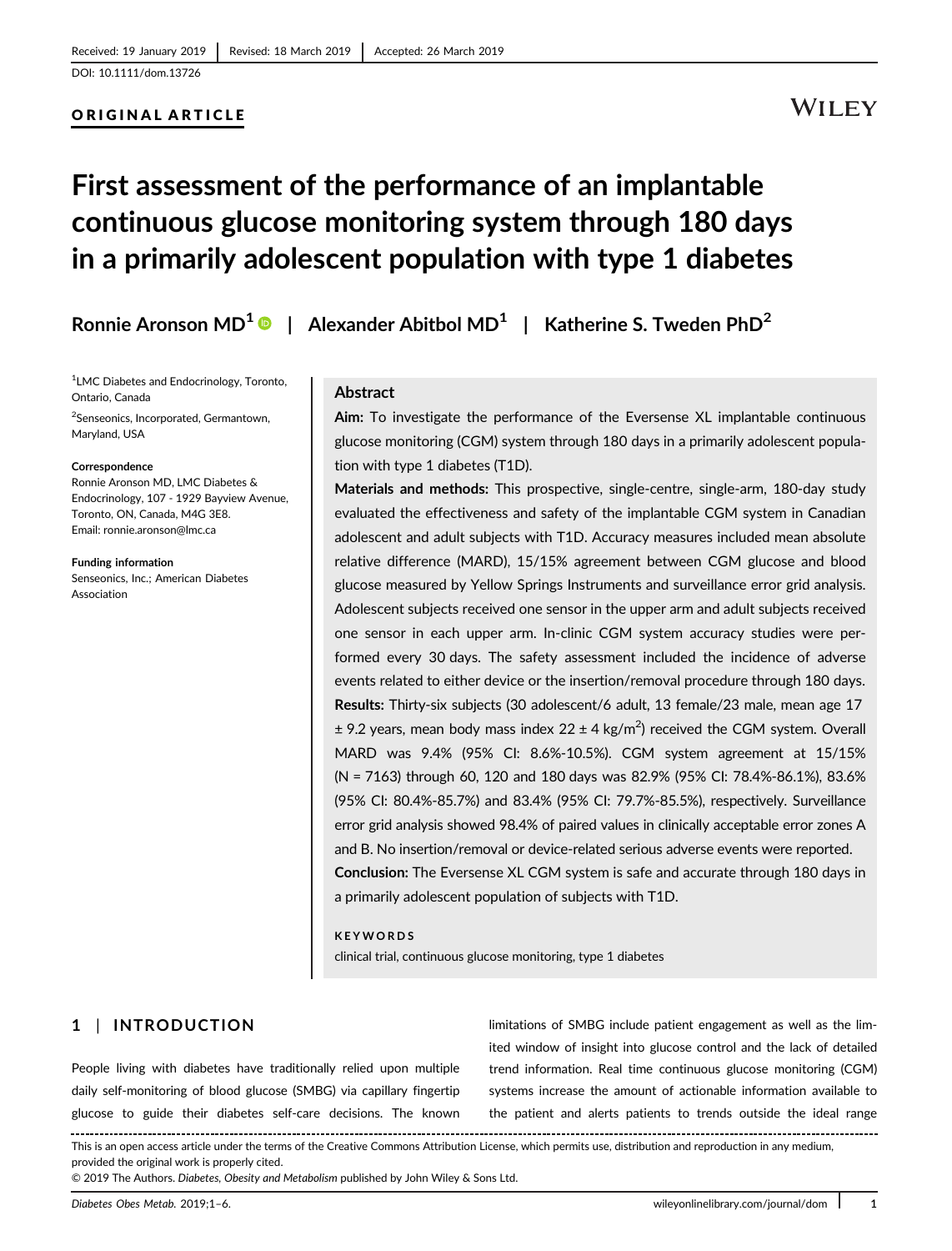using predictive alerts before hypoglycaemic or hyperglycaemic conditions occur.

Despite the advantages of CGM systems, their adoption has been slow to grow, increasing from only 9% in 2014 to 38% in 2018.<sup>1</sup> Their use is even lower among individuals with type 2 diabetes. One of the key barriers to long-term adoption of CGM technology has been tiredness of use, with patients reporting discontinuation in the first year because of many reasons including perceived inaccuracy (53%), wear discomfort (47%), insertion pain (31%) and skin irritation (41%).<sup>2</sup>

In contrast to the documented benefits of CGM use in adult patients with diabetes, $3,4$  studies specifically involving paediatric patients have shown more inconsistent findings.<sup>5</sup> This disparity in benefits may be partly as a result of even more inconsistent use than that observed in adults. In the JDRF CGM 6-month study, among young adults (aged 15-24 years), only 30% wore a CGM device ≥6 days per week, in contrast to 86% of subjects ≥25 years of age.<sup>5</sup> Barriers to adoption by this age group have been attributed to poor accuracy of the CGMs available at the time<sup>6</sup> and the nuisance of frequent alerts and alarms.<sup>7</sup>

Traditional enzyme-based CGM systems last 7 to 14 days and require a patient to self-insert a transcutaneous sensor. Once inserted, the sensor is secured with adhesive patches designed to last the 7-to-14 day sensor lifespan. The Eversense XL CGM (Senseonics Incorporated, Germantown, Maryland, USA) sensor technology is based on fluorescence that is designed to last an extended period and uses a sensor that is fully inserted into the subcutaneous tissue on the upper arm, a smart transmitter worn externally over the sensor, and a mobile app that displays glucose information on a handheld device. An abiotic (non-enzyme) fluorescent glucose-indicating polymer is grafted to the poly(methyl methacrylate) shell of the sensor. A dexamethasone-eluting silicone rubber collar is also attached to the outside of the sensor. Glucose binding leads to increased fluorescence intensity, which is measured by the sensor optical components. The overlying wearable transmitter powers the sensor through an inductive link, receives the fluorescence intensity data and converts it into glucose data, which is then transmitted via Bluetooth for display on the mobile app.

The PRECISE study<sup>8</sup> assessed the original Eversense CGM system in 71 adults with type 1 diabetes (T1D) or type 2 diabetes (T2D) over 180 days and found a mean absolute relative difference (MARD) of 11.6% and 84% of CGM values within 15 mg/dL or 20% of the Yellow Springs Instruments (YSI) reference glucose values (transition at 75 mg/dL). Median sensor lifespan was 149 days (IQR 97-180) with 82% functional through day 90 and 40% functional through day 180. The subsequent system generation included repositioning of the dexamethasone collar and updated software, and was studied in 90 adults with T1D and T2D through 90 days with a resultant MARD of 8.8% [for blood glucose (BG) 40 to 400 mg/dL] and a 15/15% metric of 86%.<sup>9</sup> Ninety-one per cent of sensors were functional through day 90.

The full lifespan of the new CGM system configuration has not been fully assessed and its efficacy in a paediatric population has not yet been evaluated. This study therefore undertook the investigation of safety and effectiveness of the implantable CGM system in a primarily adolescent population with T1D for up to 180 days.

## 2 | MATERIALS AND METHODS

#### 2.1 | Study design

The study used a non-randomized, non-blinded, prospective, singlearm, single-centre design. Subjects were ≥12 years of age and had T1D for ≥1 year. Patients were excluded if they had any condition that might have prevented the placement or removal of the sensor, any condition that might require an MRI, or any other active implanted device.

Following an initial screening visit, subjects returned for sensor insertion followed by seven sensor accuracy assessment visits at 30 day intervals. Each sensor was inserted subcutaneously in the upper arm through a small (5-6 mm) incision which was subsequently closed with Steri-Strips. Subjects ≥18 years of age had two sensors inserted, with one designated as an unblinded (primary) sensor and the other as a blinded (secondary) sensor. Subjects <18 years of age had one sensor inserted which was unblinded. Subjects were issued an iPod to display glucose measurements from the unblinded sensor. Subjects were instructed to wear the transmitter over the sensor(s) for data collection, glucose display and physical glucose alerts (except during transmitter charging, bathing or water activity). Subjects were provided with a BG meter (CONTOUR NEXT USB, Ascensia Diabetes Care, Parsippany, New Jersey, USA) for use throughout the study, and were asked to perform calibration twice daily. During home use, all diabetes management decisions were to be based on BG monitoring rather than CGM values.

For the sensor accuracy visits, patients were admitted for 5-7.5 hours, consumed their typical diet and followed their own selfmanaged treatment regimen. No manipulation of glucose levels was performed. Venous samples (Yellow Springs Instruments, Yellow Springs, Ohio, USA) were drawn every 15 minutes for blood glucose levels ≥75 mg/dl (4.2 mmol/L) and every 5 minutes for blood glucose levels <75 mg/dl (4.2 mmol/L). Each CGM measurement was paired to the corresponding YSI glucose measurement obtained within 5 minutes of the CGM value. HbA1c levels were also assessed at day 90 and day 180. A custom-designed patient satisfaction questionnaire was administered at day 30 and after sensor removal.

Following the final accuracy assessment at day 180, the sensors were removed. Ten days following removal (day 190), subjects returned for follow-up and the removal site was inspected.

#### 2.2 | Outcome measures

The primary effectiveness endpoint was MARD for all paired sensor and reference measurements through 180 days postinsertion. The primary safety endpoint was the incidence of device-related or insertion/removal procedure-related serious adverse events (SAEs) in the clinic and during home use through 180 days postinsertion.

Secondary outcomes included surveillance and consensus error grid analyses, Bland-Altman analysis, transmitter wear time, alert performance and sensor longevity. Additional secondary outcomes included monthly analysis of CGM system agreement with YSI and assessment of performance in hypo-, eu- and hyperglycaemic regions (≤70, 71-180 and >180 mg/dL, respectively).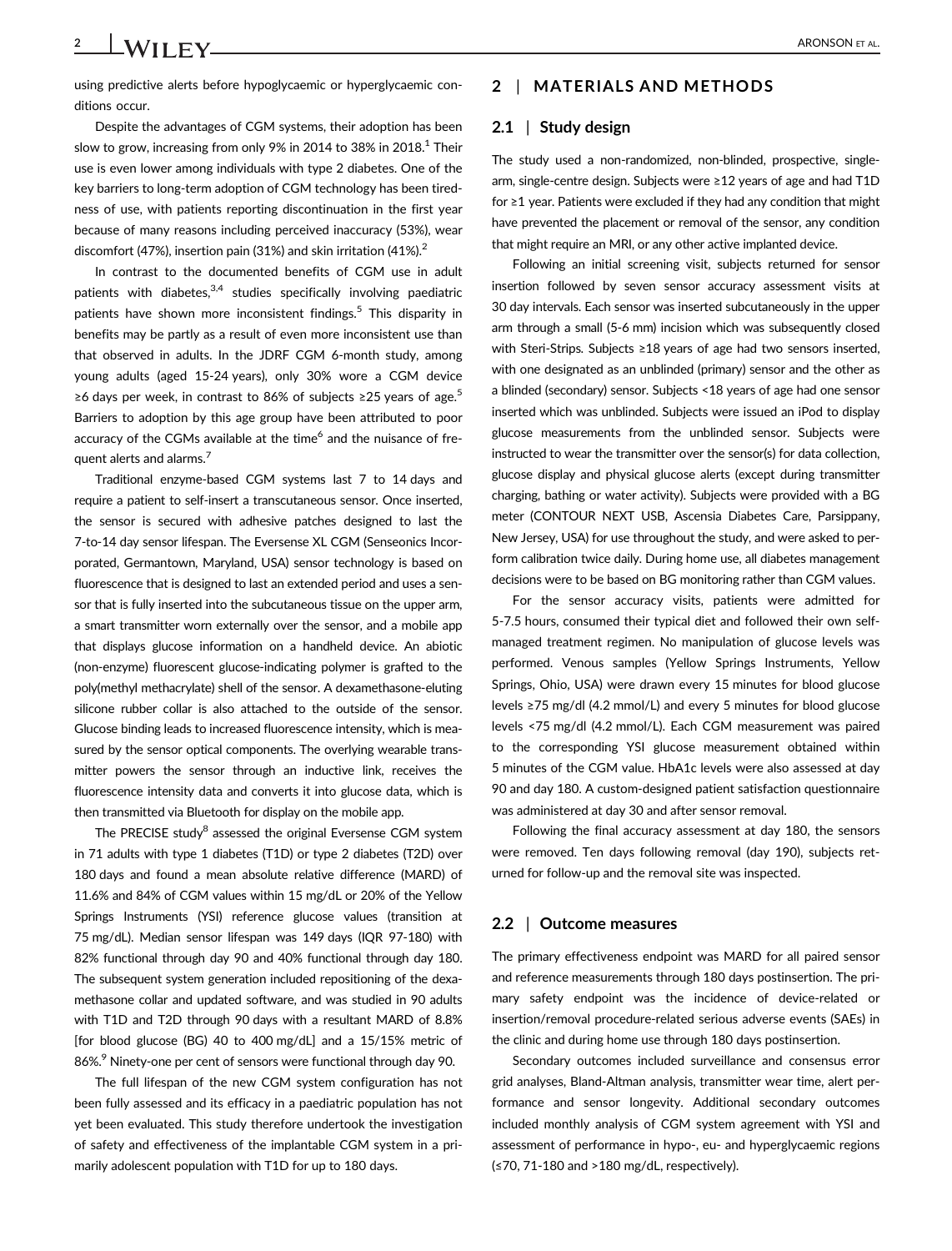Additional safety outcomes included insertion/removal procedure adverse events (AEs) and device-related AEs, hospitalization as a result of hypoglycaemia, hyperglycaemia or ketoacidosis, and incidence of hypoglycaemic and hyperglycaemic events occurring during home use.

#### 2.3 | Statistical methods

To detect a difference of 4% in MARD with 80% power and a onesided significance level of 0.0250, a total of 99 independent paired glucose values are required based on one-sample t-test. Following adjustments accounting for within-subject correlation and nonnormality of ARD data, 1286 data pairs were required. At the expected 205 pairs per patient, eight enrolled subjects would be required. To ensure a robust cross-section of the target population, over the full 180-day evaluation period, and to accommodate subject dropouts over time, a target number of 36 evaluable subjects was determined. Because the sensor was not involved in subject management, the cohort expansion did not pose an additional safety concern.

The prespecified analysis population for the effectiveness endpoints was based on all evaluable glucose data from all subjects with at least one paired glucose reading. All other effectiveness analyses were evaluated using descriptive statistics. Sensor longevity was defined as the number of days between the implant and the last day the sensor remained functional, and was assessed by time-to-event analyses. Sensors which remained functional through 180 days were censored at day 180. All subjects who had a sensor placed were included in the safety analysis population.

The Kaplan-Meier method<sup>10</sup> was used to estimate the probability of sensor survival through 180 days, and the log-log method was used to generate 95% confidence intervals for the survival probabilities. $11$ 

Subjects in the study included adolescents and adults. While age was not expected to have an impact on device longevity, an exploratory analysis using a Cox proportional hazards model evaluated the impact of age on device longevity. MATLAB (MathWorks, Natick, Massachusetts, USA) and R version 3.4.1 [\(https://www.r-project.org/](https://www.r-project.org/about.html) [about.html](https://www.r-project.org/about.html)) were used for all statistical analyses.

The study ([www.clinicaltrials.gov:](http://www.clinicaltrials.gov) NCT02933164) was performed in accordance with the Declaration of Helsinki and was approved by an ethics committee. Both written and verbal informed consent were obtained from all study subjects.

## 3 | RESULTS

A total of 36 subjects ( $n = 30$  children;  $n = 6$  adults) were enrolled in the study (Table 1). Forty-three sensors were placed in the study (30 single sensor subjects, 12 bilateral dual sensor subjects and one subject who received one replacement sensor because of a suspected technical device failure). Twenty-eight subjects (78%) completed the study with day-180 data collection. Eight (22%) subjects experienced a sensor replacement alert prior to day 180 which ended

#### TABLE 1 Baseline characteristics of study subjects

| Characteristic                                    | Paediatric cohort Adult cohort Total<br>$(N = 30)$ | $(N = 6)$   | $(N = 36)$ |
|---------------------------------------------------|----------------------------------------------------|-------------|------------|
| Age, mean (SD)                                    | 13.9 (1.4)                                         | 32.0 (15.9) | 16.9(9.2)  |
| Male sex, n (%)                                   | 20 (67%)                                           | 3(50%)      | 23 (64%)   |
| Caucasian race, n (%)                             | 29 (97%)                                           | 6 (100%)    | 35 (97%)   |
| Hispanic ethnicity, n (%)                         | 1 (3%)                                             | $0(0\%)$    | 1(3%)      |
| HbA1c (%)                                         | 8.1(1.5)                                           | 7.5(1.0)    | 8.0(1.4)   |
| HbA1c (mmol/mol)                                  | 65 (16.4)                                          | 58 (10.9)   | 64 (15.3)  |
| Body mass index ( $kg/m2$ ),<br>mean (SD)         | 21.7(3.6)                                          | 24.8 (4.2)  | 22.3(3.8)  |
| Continuous insulin<br>infusion pump               | 26 (87%)                                           | 6(100%)     | 32 (89%)   |
| Multiple daily injections                         | 4 (13%)                                            | $0(0\%)$    | 4 (11%)    |
| Duration of diabetes<br>(years), mean (SD)        | 6.0(3.8)                                           | 19.8 (15.5) | 8.3(8.6)   |
| Prior continuous glucose<br>monitoring use, n (%) | 17 (57%)                                           | 6 (100%)    | 23 (64%)   |

glucose data collection. One subject withdrew consent because of an inability to tolerate intravenous access for in-clinic accuracy testing.

Of the subjects, 30 (83%) were youths aged 12-17 [mean (SD): 13.9 (1.4)] years and with diabetes duration of 6.0 (3.8) years. There were 6 (17%) adults with a mean age of 32.0 (15.9) and diabetes duration of 19.8 (15.5) years. Among the children, 26 (87%) were using insulin pump therapy and 17 (57%) had previously used CGM. In the adult group, all were using insulin pump therapy and all had used CGM previously. Table 1 provides a summary of demographics and baseline characteristics of the study subjects.

#### 3.1 | Effectiveness outcomes

There were a total of 7163 matched pairs of CGM and YSI glucose readings. The primary outcome of MARD across 40 to 400 mg/dL, over the 180-day duration, was 9.4% (95% CI: 8.6%-10.5%) in the total cohort and 9.7% in the paediatric cohort (95% CI: 8.6%-10.8%). MARD on day 1 was higher at 13.3 (13%), improving to 10.6 (10.7%) by day 30 and then ranging between 9.1% and 9.7% over the full 180-day duration (Table A1). CGM system agreement with YSI glucose within 15 mg/dL (<100 mg/dL) or 15% of YSI glucose values, through 60, 120 and 180 days, was 82.9%, 83.6% and 83.4%, respectively. MARD and system agreement in each successive monthly interval are shown in Table 2.

Over the first 90 days, MARD across glycaemic ranges (Table 3) was 9.6% (9.2) in euglycaemia (71-180 mg/dL), 10.5% (8.0) in hypoglycaemia (≤70 mg/dL) and 6.7% (7.6) in hyperglycaemia (>180 mg/dL). Within each range, MARD was generally higher in the paediatric subgroup versus the adult subgroup, but the differences were not statistically significant (Table 3).

The surveillance error grid showed 98.4% within the green zone (Figure 1), indicating no clinical risk for errors in assessment of hypoand hyperglycaemia. Consensus error grid analysis similarly found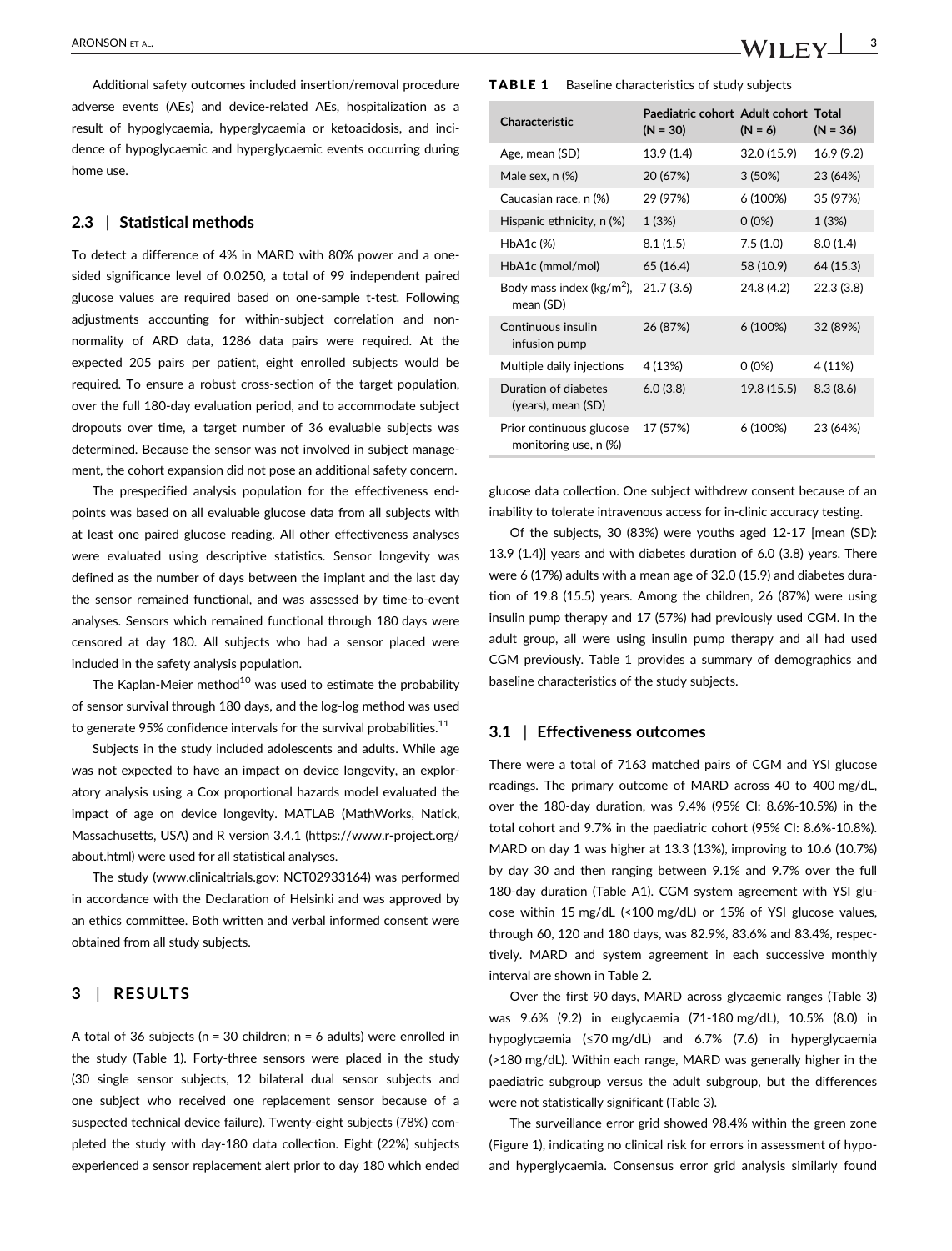TABLE 2 Continuous glucose monitoring (CGM) system agreement with Yellow Springs Instruments (YSI) glucose within YSI glucose range 40-400 mg/dL

|                 | <b>Total cohort</b>                       |                            |                                     | Paediatric cohort                                |                            |                                     |
|-----------------|-------------------------------------------|----------------------------|-------------------------------------|--------------------------------------------------|----------------------------|-------------------------------------|
| <b>Duration</b> | Number of paired CGM<br>and YSI reference | <b>MARD</b><br>$(\%)$ (SD) | Per cent within<br>15/15% reference | Number of paired<br><b>CGM and YSI reference</b> | <b>MARD</b><br>$(\%)$ (SD) | Per cent within<br>15/15% reference |
| Day 1-30        | 2017                                      | 10.6(10.7)                 | 79.6%                               | 1522                                             | 10.6 (11.4)                | 79.8                                |
| Day 31-60       | 1164                                      | 7.9(6.9)                   | 88.7%                               | 876                                              | 7.7(7.0)                   | 89.3                                |
| Day 61-90       | 1071                                      | 7.7(8.3)                   | 88.2%                               | 840                                              | 8.0(8.7)                   | 87.6                                |
| Day 91-120      | 1116                                      | 9.7(9.3)                   | 81.2%                               | 919                                              | 10.4(9.9)                  | 77.8                                |
| Day 121-150     | 896                                       | 9.7(9.6)                   | 83.6%                               | 689                                              | 10.4(10.5)                 | 81.9                                |
| Day 151-180     | 899                                       | 10.1(12.3)                 | 82.2%                               | 717                                              | 10.6(13.4)                 | 80.3                                |

Abbreviations: MARD, mean absolute relative difference; SD, standard deviation.

TABLE 3 Mean absolute relative difference (MARD) by glycaemic range (first 90 days)

|                          | <b>Full cohort</b>         |                      | Paediatric only            |                      | <b>Adult only</b>          |                      |
|--------------------------|----------------------------|----------------------|----------------------------|----------------------|----------------------------|----------------------|
| <b>YSI glucose range</b> | <b>MARD</b><br>$(\%)$ (SD) | No. of paired points | <b>MARD</b><br>$(\%)$ (SD) | No. of paired points | <b>MARD</b><br>$(\%)$ (SD) | No. of paired points |
| ~5                       | 10.5(8.0)                  | 148 (18)             | 10.6(8.1)                  | 109 (14)             | 10.3(7.6)                  | 39 (4)               |
| 70-180                   | 9.6(9.2)                   | 2928 (35)            | 9.8(9.7)                   | 2090 (30)            | 9.1(7.4)                   | 838 (5)              |
| >180                     | 6.7(7.6)                   | 1201 (35)            | 6.8(7.8)                   | 1064 (30)            | 6.6(6.3)                   | 137(5)               |
| Overall                  | 9.1(9.2)                   | 4277 (35)            | 9.1(9.6)                   | 3263 (30)            | 9.1(7.7)                   | 1014(5)              |

Abbreviations: SD, standard deviation; YSI, Yellow Springs Instruments.

99.6% of pairs in the clinically acceptable error zones of A (93.4%) and B (6.2%) (Figure S1, see the supporting information for this article).

The Bland-Altman analysis (Figure S2) showed a non-significant bias of 2.5 mg/dL (95% CI: -32.5, 37.5) in CGM glucose compared with YSI glucose.

## 3.2 | Safety Outcomes

In the paediatric group, HbA1c was  $8.1\% \pm 1.5\%$  at baseline and slightly lower at 90 days  $(7.5% \pm 1.1%$ ,  $58 \pm 12.0$  mmol/mol) and 180 days  $(7.9\% \pm 1.4\%, 63 \pm 15.3 \text{ mmol/mol})$ . The adult group showed a stable HbA1c of 7.5%  $\pm$  1.0% at baseline, 7.4%  $\pm$  0.8% (57



FIGURE 1 Surveillance error grid analysis for sensor glucose versus reference plasma glucose (Yellow Springs Instruments)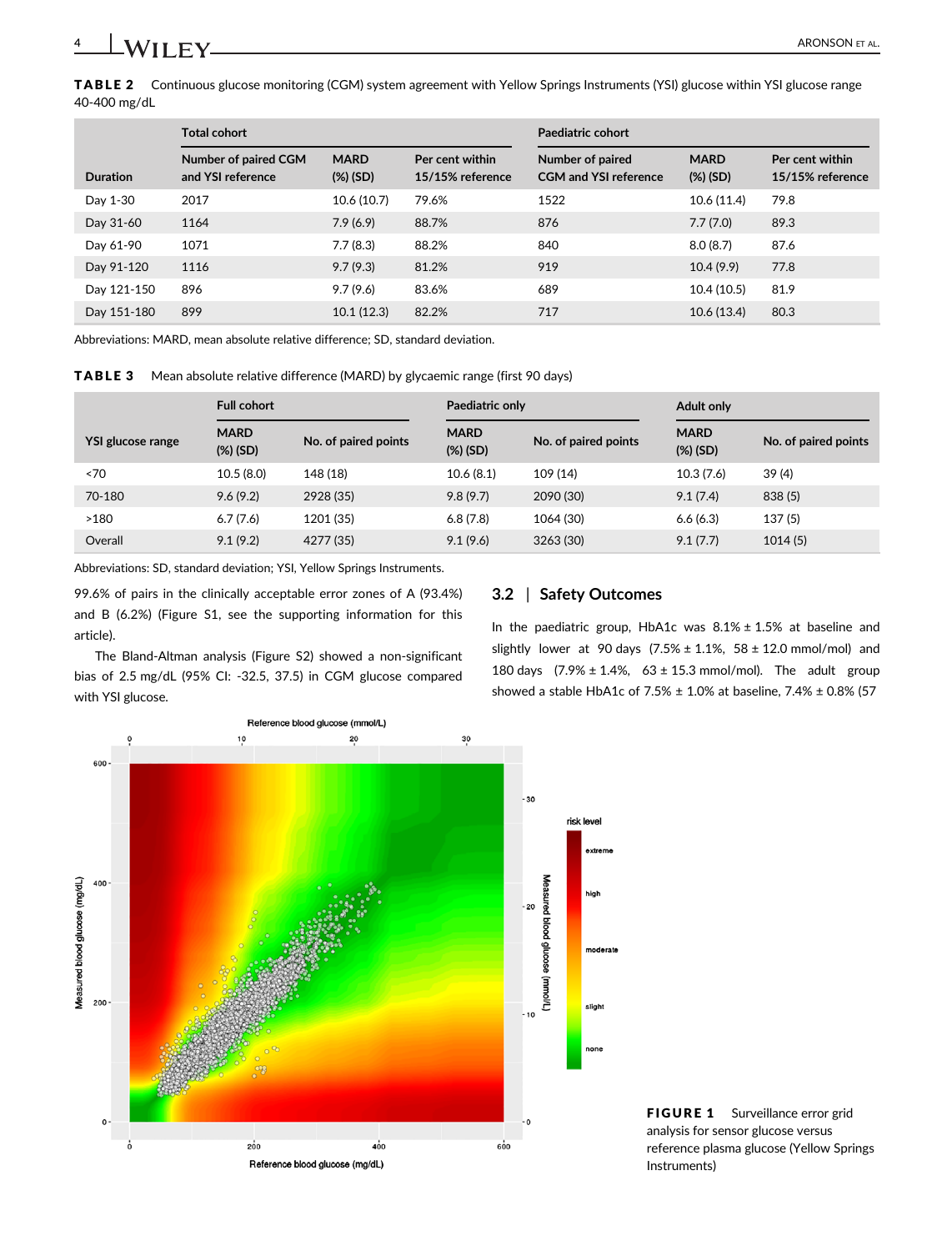± 8.7 mmol/mol) at 90 days and 7.6% ± 0.9% (60 ± 9.8 mmol/mol) at 180 days.

A total of 37 sensors implanted in 30 subjects were included in the analysis. At postimplant days 90, 120, 150 and 180, the estimated probabilities of sensor survival were 97%, 94%, 81% and 78%, respectively (Figure S3).

Sensors were removed prior to 180 days for the following reasons: withdrawal of consent 1 day after insertion because of difficulty with the blood collection protocol (1); inability to maintain connection with any transmitter (2); and sensor replacement alarms at day 136 (1), day 142 (1), day 146 (3) and day 165 (1).

An exploratory Cox proportional hazards regression analysis found that subject age was not associated with sensor longevity (hazard ratio = 1.02, 95% CI = 0.94-1.10; P = 0.68).

The sensor insertion and removal procedures were well tolerated with no SAEs. The most common AEs related to the insertion/removal process were presyncope (2), nausea (2) and vomiting (2). Sensor fracture occurred in the process of removal in two subjects without further impact.

The implanted sensor and wearable transmitter combination were also well tolerated with a median wear time of  $23 \pm 6.6$  hours daily in the total cohort, and was not different in the paediatric cohort (23  $\pm$  6.1 hours). Skin reactions to the sensor were mild when they occurred and included skin thinning (13), discoloration (2) and bruise (2). One subject experienced a skin reaction to the adhesive patch which was moderate and followed a prior history of chronic dermatitis and prior intolerance of other adhesives. All skin changes resolved within 1-24 weeks of sensor removal. There were no infections.

Subjects completed two questionnaires (Tables A2 and A3) developed to assess the subjects' perceived impact of the CGM system and its appeal. The proportion of subjects who agreed or highly agreed that the CGM was easy to use was 82%; 90% felt that the mobile application for viewing glucose and trends was easy to use; and 87% felt confident in the alarm's reliability to warn of glucose extremes. Regarding comfort at the sensor/transmitter site, 76% of subjects agreed or highly agreed that they had not experienced pain or discomfort when using the sensor. Ninety per cent of subjects liked the ability to see their glucose on their iPod and 82% reported actively using the glucose display at least every other hour (Table A4). Finally, 78% liked the longer sensor duration.

## 4 | DISCUSSION

The results of this open-label study show that the new Eversense XL system is accurate and safe in a primarily adolescent population over the 180-day sensor life with a MARD of 9.4% and 83.4% of CGM glucose readings within 15/15% of the reference glucose values. This study also confirmed clinically meaningful accuracy throughout the sensor lifespan. The surveillance error grid showed 98.4% in the green zone and the consensus error grid showed 99.6% of values in zones A and B. The device was well tolerated with generally mild skin-related AEs that resolved without intervention after sensor removal. The insertion and removal procedures were also well tolerated with mild, short-duration AEs in seven subjects. Importantly, no infections and no related SAEs were observed. In addition, the study showed that the reconfiguration of the sensor in the new Eversense XL system provided greater longevity than the original configuration with 97% functional at day 90 and 78% functional at day 180. Study subjects favourably rated the long duration sensor and consistently wore the transmitter 96% of the time (23 hours/day), showing that an implantable sensor is consistent with an adolescent lifestyle. The questionnaire results also showed that the subjects felt the CGM was easy to use (82%) and that the app was easy to use (90%). Importantly, almost 90% of the subjects felt confident in the alarm's reliability to warn of BG extremes, and the majority (78%) liked the longevity of the sensor. Finally, although impact on glycaemia was not a defined outcome, there was a downward trend in mean HbA1c results in the adolescent cohort from baseline to 90 and 180 days. The baseline HbA1c of this adolescent cohort (8.1%) was generally lower than recently reported for adolescents with T1D  $(9.3\%)$ <sup>1</sup>

Although CGM use by all age groups has been increasing since 2011, it remains lowest among adolescents, at 16% in the European Prospective Diabetes Follow-up Registry<sup>12</sup> and at 24% of participants in the most recent report from T1D Exchange.<sup>1</sup> Even among active users, median duration of wear in children and adolescents has lagged behind adult usage in the past (23 days and 21 days vs. 29 days of the prior month, respectively).<sup>13</sup> Similarly, the benefit of CGM use and its association with improved HbA1c was highly significant among adults and less so with children and adolescents. As many as 41% of CGM users abandoned their device within their first year<sup>1</sup> and subsequent surveys have suggested that there are age-related differences in perceptions of barriers within the T1D Exchange cohort.<sup>14</sup> Younger adult age groups identified more barriers to CGM use, more reasons for discontinuing them, and reported higher levels of diabetes distress generally. Although all age groups most frequently complained about the 'hassle of wearing devices', the younger age groups more frequently identified additional barriers such as not liking both 'diabetes devices on my body' and 'how diabetes devices look on my body'. Younger age groups also described more anxiety about device reliability and what others will think (17.7%) and notice  $(16.9\%)$ .<sup>14</sup> Among adolescents especially, the use of CGM may alter self-care behaviour to unexpected extremes, based on the unique dynamics of desire for autonomy, distrust of technology and vulnerability to risk-taking behaviour.<sup>15</sup>

Our study had several limitations. Although we were able to study the CGM system in a meaningful number of adolescents, we were only able to include a small number of adults. We evaluated accuracy versus plasma glucose with multiple paired sample testing in a clinic setting but we did not manipulate plasm glucose levels to extremes, nor did we 'clamp' plasma glucose levels at specific settings. We were able to assess subjects' experience with detailed questionnaires but we did not use currently validated tools. Finally, although the skin adverse changes that occurred were mild, subjects were not assessed by a dermatologist to better define these changes.